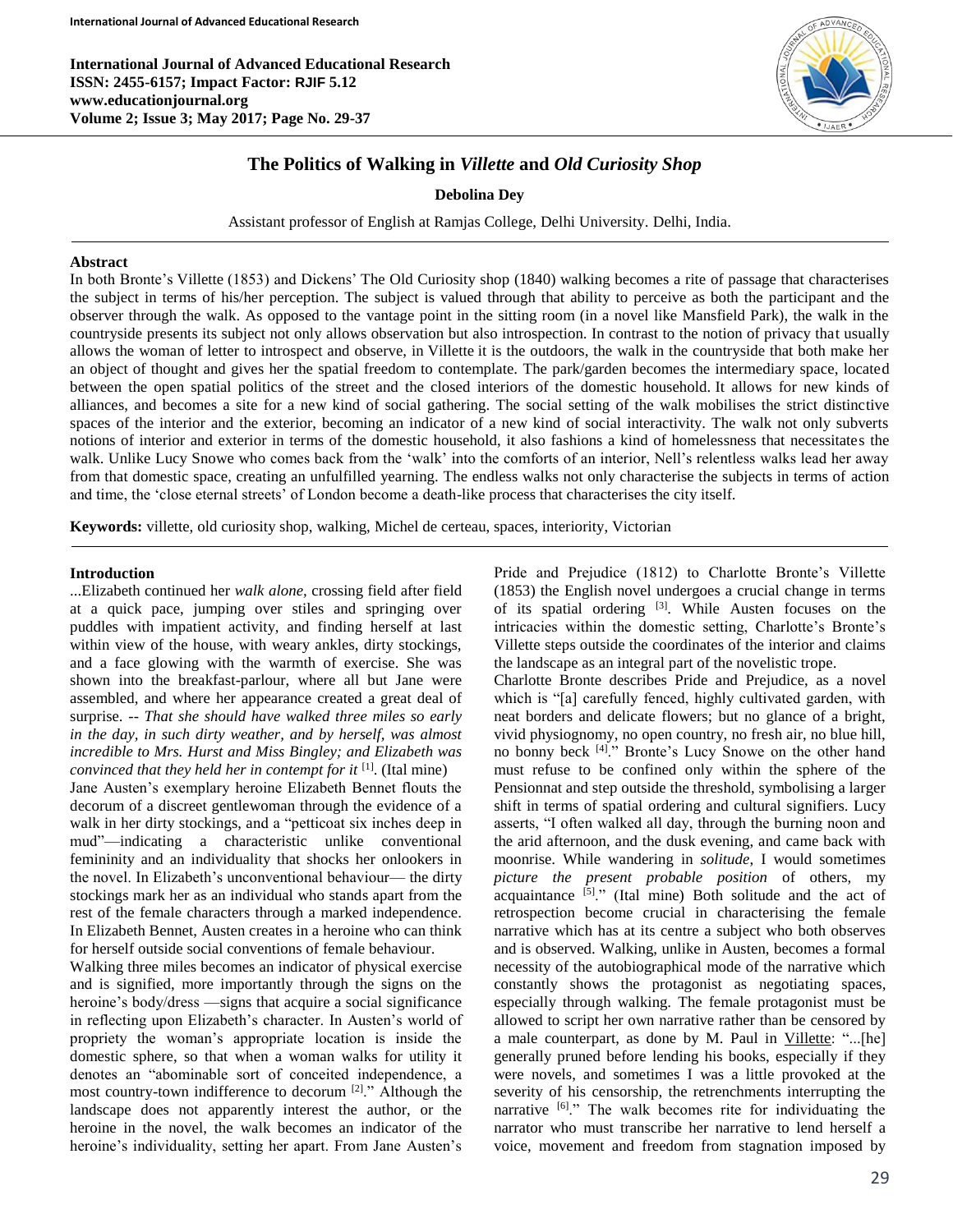social conventions within and without the domestic sphere. The walk allows mobility for the governess as she negotiates spaces without allowing herself to be categorised.

In the Pensionnat which is run by autocratic rules, surveillance and espionage, Lucy struggles to find a voice of her own: "So oblivious was the house, so tame, so trained its proceedings, so inexpectant its aspect--I scarce knew how to breathe in an atmosphere thus stagnant, thus smothering. Would no one lend me a voice?" [7] The garden becomes an intermediary space for self expression, a middle ground between the home and the street, a microcosmic symbol of freedom and breaking away from social conventions <sup>[8]</sup>. Yet it is the map of the narrator's walk that selectively charts spaces and classifies them as domestic or otherwise. It is the path she prefers to take (as opposed to the one she does not), that mark the spatial politics of the novel—thus the Bretton's domestic space is privileged over the demonised attic of the Rue Fossette [9].

The walk apparently unhinges the female narrator from any social codes of conduct and renders her as someone who must go through the rite of passage to come to terms with the self. With this notion is strongly attached a Romantic notion of individual subjectivity that can only come to terms with its original self through a retrospective solitude [10] and yet Lucy is also always an observer, reporting constantly to the reader. The walk is more phatic than objective-"Walking, which alternately follows a path and has followers, creates a mobile organicity in the environment, a sequence of phatic topoi [11]." The process of walking and the retrospective solitude allows Lucy a space outside the ever surveillant Pensionnat and that act of retrospection itself reorders the novel in terms of timedepicting the narrator as someone who is not omniscient or despite the omniscience uses the retrospection as a device to strategise a narrative that withholds information from the reader. Hence when Lucy Snowe reveals that she all along knew Dr. John to be John Graham Bretton the reader is naturally distanced from the narrator, henceforth perceived as reliable, so that this device portrays the narrator not as someone who allows access to her innermost thoughts spontaneously but rather crafts the narrative retrospectively and self consciously [12].

In the novel the reader moves with closeness to the narrator as the kind of topos also changes the formal rhetoric of the narrative [13]. Throughout the narrative the storms portend of the state of things to come, also indicating a poignant break in the narrative: "Three times in the course of my life, events had taught me that these strange accents in the storm--this restless, hopeless cry--denote a coming state of the atmosphere unpropitious to life [14]." Unmistakably one of the most poignant scenes in the novel for Lucy is when she faints in the face of a harsh stormy weather following a prolonged period of loneliness at the Pensionnat even as she confesses to Pere Silas at the Catholic Church. In such a circumstance when the confession becomes a strong necessity (yet a technique she deploys to mislead the audience) in a spatial realm that symbolises surveillance and lack of privacy, intermediary spaces like the garden and the park or the 'l'allée défendue' become spaces of negotiating with the mode of the protagonist's confessional, the narrative itself (it is only in narrow alleys that the female governess can seek privacy). Thus the act of walking itself becomes an act of rebellion beyond the surveillance of the Pensionnat in what seems to be reclamation of these intermediary spaces by Lucy.

Although her narrative deploys the techniques of a self authored narrative, yet Lucy Snowe [15] willingly "forgets" her own history and only speaks of the loss in symbolic terms, so that her loss occurs through a neurosis of a self-conceived split that is visible in the form of fissures in the narrative  $[16]$ . Lucy is only too aware of the split in her roles-as a governess, as authorial self projection [17]. Like herself-Lucy as a governess, as a protégé of the Brettons and as social acquaintance of the Homes, she has various selves- she is conscious of the fact that the public identity of Dr. John is also that of John Graham Bretton's and her narrative only weaves in the complexity of characters that might have seemingly contradictory characteristics as various social projections of the same self-The reader is requested to note a seeming contradiction in the

two views which have been given of Graham Bretton-the public and private- the outdoor and the indoor view. In the first, the public, he is shown oblivious of self; as modest in the display of his energies, as earnest in their exercise. In the second, the fireside picture, there is expressed consciousness of what he has and what he is; pleasure in homage, some recklessness in exciting, some vanity in receiving the same. Both portraits are correct [18].

Her understanding of the distinction only adds psychological realism to her characters and yet apparent misjudgement of characters or shifting her object of love from Dr. John to M. Paul keeps the audience in the dark about her knowledge of things to create a sense of anticipation. The success of the narrative then is predicated on a tactical arrangement/organisation of plot information that is both complex and yet fashions itself on spontaneity. But revelation, recognition and confession both become important strategic elements that shape the novel; but the author uses the formal advantage of the narrative to disguise the recognition and reveal it much later in the chronology of the novel. The two crucial incidents—when Lucy faints after the confessional at the Catholic Church and the Masquerade—are scenes when the heroine negotiates with her sense of loss through the processes of confessional and discovery (the two being linked to each other)—through the mode of the walk. In the first instance, the aimless narrator-streetwalker asserts the shock of encounter, brought about by the walk, by using the incident to enter yet again into the domestic realm of the Brettons—a symbolic escape from exile, and a movement from the streets into the British domestic realm, from the estranging French religion into the comforts of a symbolically named household. Lucy's initial sense of discovery as she finds herself into the Bretton household only adds to the reader's sense of surprise, at the serendipitous discovery of the streetwalker, and the orphaned governess.

The encounter of the *Walpurgisnacht* lends itself to a fantastic description where the fete is almost mistaken by the reader as a dream vision. It provides a microcosm of the novel, as Lucy is haunted by aspects of her past and present [19]. In the crowd of citizens and known characters, Lucy's lonely walk individuates her from any group or family—either the Homes, Brettons or her acquaintances from Rue Fossette. She is a woman *without*— without community, society or a home <sup>[20]</sup> so that the perpetual state of exile and homelessness are necessities for a constant mobility that symbolise in the process of walking. This process of walking in turn perhaps signifies Lucy's ambitions of upward mobility and strategy: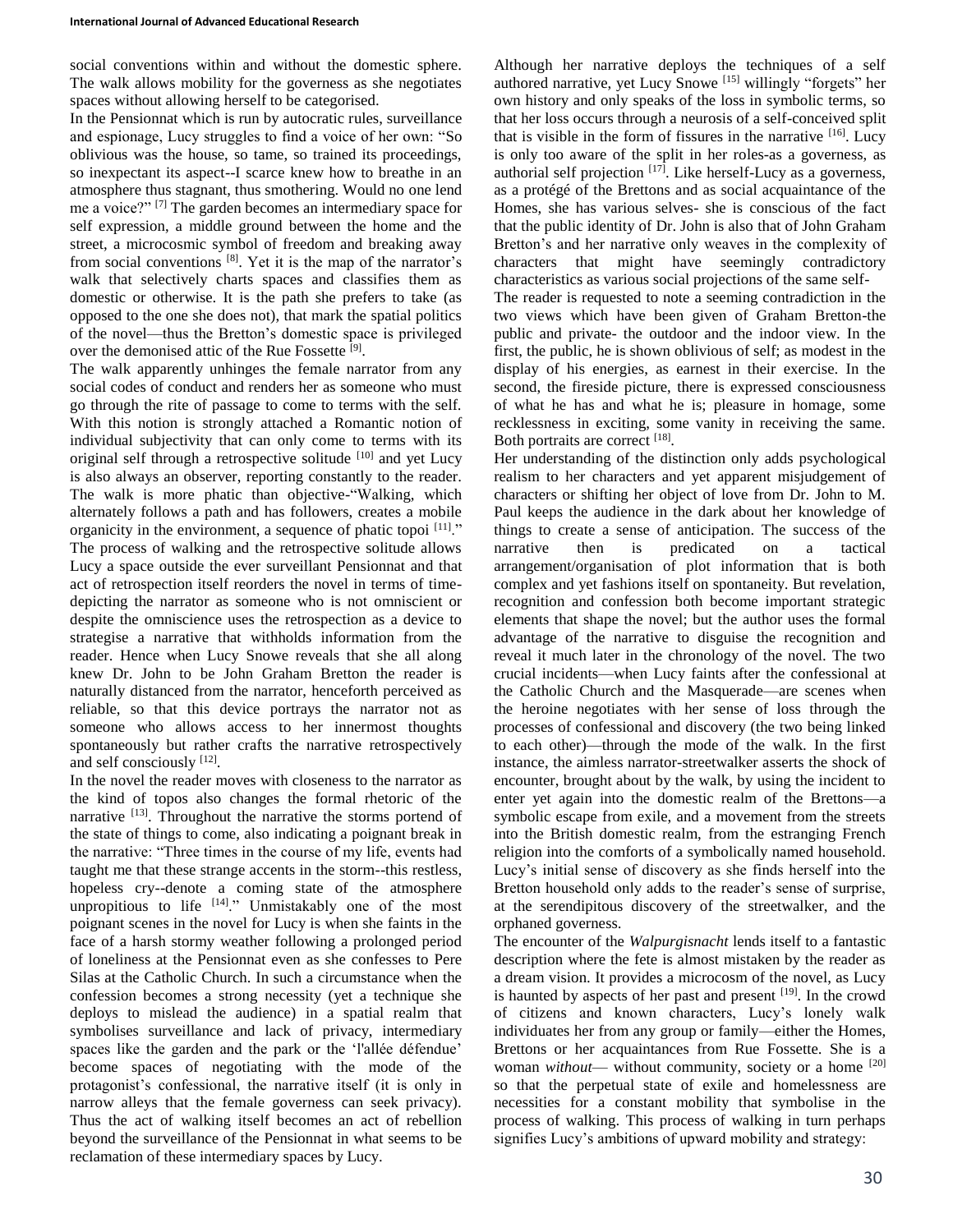I went to *my own alley*: had it been dark, or even dusk, I should have hardly ventured there, for I had not yet forgotten the curious illusion of vision (if illusion it were) experienced in that place some months ago...I paced up and down, thinking almost the same thoughts I had pondered that night when I buried my glass jar-how I should make *some advance in life, take another step towards an independent position*; for this train of reflection, though not lately pursued, had never by me been wholly abandoned; and whenever a certain eye was averted from me, and a certain countenance grew dark with unkindness and injustice, into that track of speculation did I at once strike; so that, little by little, I had laid half a plan  $[21]$ . (Italics mine)

Lucy as a governess cannot reclaim either the space of the domestic household in which she works neither the streets where she can be threatened and viewed as an object of sexual prey, yet she calls her alley "my own" linking the imagery of the narrow alley to notions of privacy and contemplation. Other spaces, like the carnival, allow Lucy to be invisible as the ultimate voyeur who walks in and out of private conversations without being seen  $[22]$ . The carnival in the park, like the garden almost becomes a spatial correlate for the narrative where she observes unseen, misjudges (to think that M. Paul is betrothed to Justine Mary), walks aimlessly towards a surprise of encounters. While recognition becomes an important motif in the novel towards discovery, and towards registering crucial links for narrative progress, Lucy's cognitive abilities are either kept a secret from the audience or she misrecognises in that encounter at the carnival a social gesture —that of Justine and M. Paul walking together-she misrecognises filial love for romantic gesture.

Although the narrative begins with Lucy living with the Brettons (symbolically named) in what seems to be a scene of domestic comfort, yet at the beginning of her own narrative she remains an observer rather than a participant, observing the little Polly. It is only when Lucy steps outside the landscape of England and enters into Labassecour that the narrative shifts to her own story. Her entry to Villette is marked by the walk where she not only gets lost in the darkness of the apparently hostile city streets but her precarious position as a single woman becomes visible as she is mistaken as a prostitute and addressed vulgarly. However, Lucy's position changes once she is a governess in Madame Beck's—from being a sexualised object threatened on the streets she becomes a desexualised woman, invisible to male desire, as Dr. John says much to Lucy's dismay that she is 'an inoffensive shadow' [23]. Hence "the figure of the governess thus permits Bronte to rewrite the terms of women's urban walking under the banner of fraternity rather than heterosexuality (the governess rather than the streetwalker) and so, also, to depict bodies as sites of creative shaping and recognition rather than anonymous and contaminating exchange<sup>[24]</sup>.

In Villette while the plot unfolds by borrowing from autobiographical instances of the author herself,  $[25]$  the apparent autobiography of Lucy Snowe is represented through the various characters—characters like Ginevra Fanshawe and Paulina Home become figments of her wishful alter-egos. A woman without a community or country, Lucy metaphorically and literally signifies exile in her state of homelessness so that the Protestant work ethic not only becomes a strong

motivation for seeking work and identity, she clings to it as a part of recognising the self.

I was walking thus one evening, and had been detained farther within the verge of twilight than usual, by the still-deepening calm, the mellow coolness, the fragrant breathing with which flowers no sunshine could win now answered the persuasion of the dew. I saw by a light in the oratory window that the Catholic household were then gathered to evening prayer—a rite, from attendance on which, I now and then, as a Protestant, exempted myself<sup>[26]</sup>.

The interiors of Rue Fossette, a pensionnat is neither a conventional Victorian domestic household nor is it a convent but rather a middle ground that thrives on the networks of relentless surveillance so that privacy and security of the self as opposed to the streets is denied. If the streets pose the threat of objectifying Lucy as a sexual object, the interiors constantly try to desexualise her and deprive her of an emotional solitude-her letters are inspected, her drawers are searched and even the *grenier* (where she tries to read Dr. John's letter) are spaces that are constantly invaded and probed. Yet in a novel that evidently thrives on a network of voyeurism, Lucy is the only voyeur who discovers the various strands of truth to compile an apparently cohesive plot without being suspected as an observer- "Deep into some of Madame's secrets I had entered--I know not how: by an intuition or an inspiration which came to me-I know not whence <sup>[27]</sup>. But Lucy's countersurveillance is neither a result of intuition nor inspiration, rather, it is through an acute awareness of her own precarious position as a homeless governess that Lucy wants to protect her sense of privacy/private belongings. It is a space that only the garden offers her, as she buries her letters near the Methuselah tree. As De Certeau says,

The long poem of walking manipulates spatial organizations, no matter how panoptic they may be: it is neither foreign to them (it can take place only within them) nor in conformity with them (it does not receive its identity from them). It creates shadows and ambiguities within them. It inserts its multitudinous references and citations into them (social models, cultural mores, personal factors). Within them it is itself the effect of successive encounters and occasions that constantly alter it and make it the other's blazon: in other words, it is like a peddler, carrying something surprising, transverse or attractive compared with the usual choice. These diverse aspects provide the basis of a rhetoric. They can even be said to define it [28].

However, it is not a simple curiosity but perhaps the awareness of the panoptic eye, the perpetual unseen observer that Lucy is aware of which not only fashions the governess in her but also creates the voyeur who must be ever-vigilant to survive in the pensionnat. She knows that while she is perpetually tested by Mme Beck as a fit governess, she is being watched through the keyhole by a vigilant mistress while she takes on her new role as the English teacher. It is this outmanoeuvring, the ability to be aware of the 'eye' that allows Lucy to find her own voice, and yet her final symbol of privacy is outside the pensionnat in the garden, the alley or in the gothic mansion of M. Paul's.

The novel employs a network of voyeurs to create a metatext of perspectives so that the truth is constantly qualified through layers of other truths. Bronte uses techniques of Romantic idealism and Victorian Realism to construct a narrative that is essentially fissured—so that the Gothic element in the novel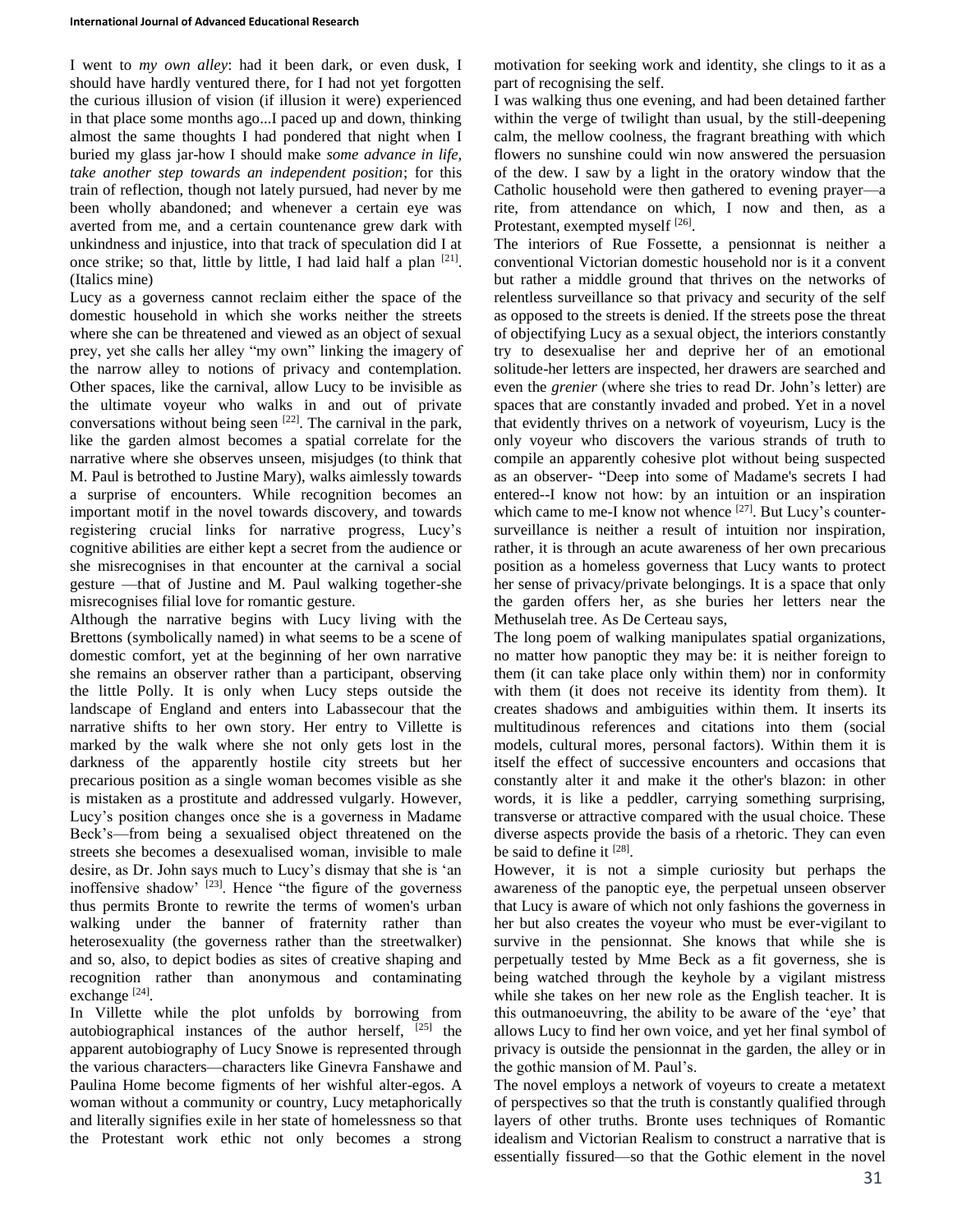(the constant reappearance of the Nun) is undercut by a realistic justification by the end of the novel, adding yet another perspective to undercut the "romantic rubbish". The seemingly inconsistent narrative then undergoes constant modification only adds depth to her characters, "Reader, if in the course of this work, you find that my opinion of Dr. John undergoes modification, excuse the seeming inconsistency. I give the feeling as at the time I felt it; I describe the view of character as it appeared when discovered [29]."

Surveillance as a mode is not only used to observe and control things inside the pensionnat, it is used by characters to examine external signs of faces, minds and actions. Yet even as Lucy describes herself being surveyed, she herself is an observer in this act if mutual surveillance. Surveillance as a strategy is never unidimensional in the novel nor is it confined to the interior spaces of the school, rather M. Paul's "magic lattice" and the 'sleepless eye" of the surveillant Catholic confessional, only hopes to invade the private lives of its subjects through a process of self-surveillance. As Lucy constantly deconstructs the myths of a seemingly composed boarding school and invades the myths of its working, she is the voyeur who demystifies a complex network of panoptic surveillance. She constantly judges and observes Mme Beck and yet her portrayal of Mme Beck is far from being partial, rather Lucy's ability to demystify the complex network of surveillance and her own position as a vigilant observer only allows her to add psychological realism to her characters like Mme Beck and M. Paul-so that M. Paul from being a little, dark man rises in stature to become the potential love interest of Lucy.

Like in Jane Eyre, the marriage vow of Jane and Rochester takes place in the intermediary space of the garden, which is neither the domestic nor the public, it is the garden of Rue Fossette rather than the classroom or the social setting of the ballroom that gives Lucy a novel insight into the complex character of M. Paul. It is in the solitude of the garden or the lonely alley where Lucy can and must reflect upon the characters she encounters and it is these encounters that render her characters in a renewed psychological depth. She recounts: Behind the house at the Rue Fossette there was a garden-large, considering that it lay in the heart of a city, and to my recollection at this day it seems pleasant*: but time, like distance, lends to certain scenes an influence so softening*...There went a tradition that Madame Beck's house had in old days been a convent. That in years gone by--how long gone by I cannot tell, but I think some centuries--before the city had over-spread this quarter, and when it was tilled ground and avenue, and such deep and leafy seclusion as ought to embosom a religious house-that something had happened on this site which, rousing fear and inflicting horror, had left to the place the inheritance of a ghost-story. A vague tale went of a black and white nun, sometimes, on some night or nights of the year, seen in some part of this vicinage. The ghost must have been built out some ages ago, for there were houses all round now; but certain convent-relics, in the shape of old and huge fruit-trees, yet consecrated the spot; and, at the foot of one--a Methuselah of a pear-tree, dead, all but a few boughs which still faithfully renewed their perfumed snow in spring, and their honey-sweet pendants in autumn...On summer mornings I used to rise early, to enjoy them alone; on summer evenings, to linger solitary, to keep tryste with the

rising moon, or taste one kiss of the evening breeze, or fancy rather than feel the freshness of dew descending [30].

In the description of the garden Lucy not only struggles with the realism as opposed to Romantic Gothic but also shrewdly tries to demystify the myth of the nun while keeping the suspense. It is the open space of the garden where she can encounter the ghost of the Nun without being hysteric (as opposed to the attic) while reading Dr. John's letter where her frenzied cries probably signifies her repressed desire and love for him. It is the space of the garden as well where Lucy must purge her repressed love for Dr. John before progressing to her love for M. Paul in the novel so that she buries Dr. John's letters symbolically and literally near the Methuselah tree- "But I was not only going to hide a treasure-I meant also to bury a grief [31]." The garden unlike the schoolroom or the city does not present her on extremes of sexual objectification (neither the prostitute to be chased nor the desexualised governess), but it is a site where she can be mistaken for Ginevra Fanshawe without the observer's prejudiced notions of categorising women so that it is the apt space where some semblance of the self can be articulated to M. Paul in the form of a dialogue.

Lucy's rite of walking then generates new spaces for the homeless governess, not only to articulate her privacy into a narrative but also creates an avenue for the female subject to articulate her self-image without defining herself through the male gaze  $[32]$ , but by negotiating her subjectivity in relation to other things-primarily the setting itself, "Still, while walking in the garden, feeling the sunshine, and marking the blooming and growing plants, I pondered the same subject the whole house discussed <sup>[33]</sup>." Introspection becomes integrally linked to the process of narrative, as does the condition for introspection. The attic, the closed schoolrooms or the dormitory become impossible locations for thought, so that at certain points in the narrative feeling above seeing is an avenue for knowledge [34]. But the symbol of the walk itself perhaps also characterise the ever restless neurosis of loss, exile and homelessness, necessitating the need for upward mobility- Lucy's path of progress is self authored [35], "I am a *rising character*: once an old lady's companion, then a nursery-governess, now a school-teacher [36]. The teleology of growth is registered in the "I", the chronology is carefully measured in the "then" and "now" of the narrative and Lucy rises in her own narrative as a character of focus, she goes beyond it to impress herself upon the imagination of the reader.

### **The Old Curiosity Shop**

Of the thousand millions of human beings that are said to constitute the population of the entire globe, there are – socially, morally, and perhaps even physically considered but two distinct and broadly marked races, viz., the wanderers and the settlers – the vagabond and the citizen – the nomadic and the civilized tribes [37].

The Old Curiosity Shop (1840-41) in many ways oscillates between the polarized setting of the domestic and the wanderer —the adventures of the sojourner on one hand and that of the prison house on the other. Dickens builds the novel on a structure of severe contrast(s) [38]—the spatial politics of the novel moves between the open endless roads on one hand symbolised by Nell and her grandfather; and domestic rootedness on the other through the Garlands, Kit and Barbara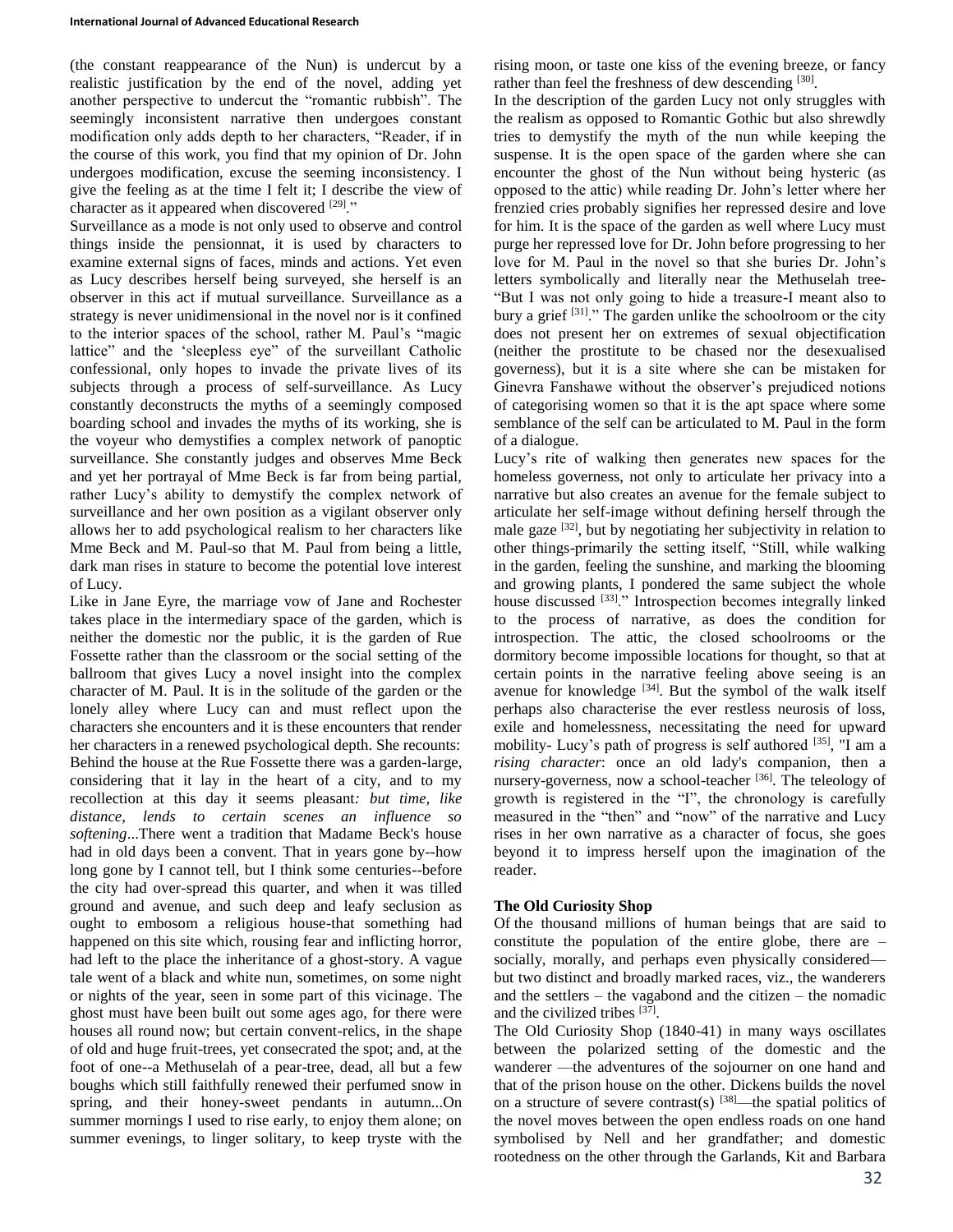on the other hand. The restless momentum of the novel is picaresque in form [39], so that the adventure is necessitated by the relentless eternal walk—the road becomes an emblem of the never-ending journey of Nell. Yet in novel's restless anxiety of the walk, is borne out an impulse quite the opposite, for the journey to end, to escape the eternal streets that relentlessly prod the walker to walk—and instead to find a place to rest. While critics have described the novel as walking from one death to another death, perhaps it is also a walk from an urban home to a more idyllic one—and yet that movement becomes symbolic in its reconstruction of time as progress, by making the walk retrogressive.

In the novel, Dickens blends the actual blight of Victorian industrialization with echoes of past literary traditions— the picaresque novel. Both the tradition and the form are necessitated by the acute sense of dislocation felt by the protagonist and her grandfather, imposed by the social and economic setting of the novel—the alienating effect  $[40]$  of the urban city life as a result of industrialisation—Dickens describes people who live in the city as those "who live solitarily in great cities as in the bucket of a human well."  $[41]$ Written in 1840-1, the novel anticipates the oncoming decade of severe industrial depression [42]-the 'Hungry Forties' [43] and perhaps retrospects on a more personal level on the death of Dickens' sister-in-law Mary Hogarth<sup>[44]</sup>. The last decade had also seen the beginning of the Chartist Movement which lasted well till the end of the next decade [45]. The walk is a crucial as a metaphor of homelessness (the central motif of relentless walking) yet in turn also becomes a communal artefact in representing a collective experience in the desire for class mobility—the walk/escape is prompted by the desire for upward mobility by Nell's grandfather. Perhaps in the figures of Nell and her grandfather Dickens represents the acute sense of dislocation generated by the rapid industrialisation of Britain—resulting in a higher cost of living and a lower wage for the worker <sup>[46]</sup>. Written like an allegory of the pilgrim's progress, the bleak vision of an industrialised city is illustrated in the morbid critique of the Black Country in the inferno-like industrial town through which Nell passes  $[47]$ . It is post this mise en scene that Nell's spirit never recovers from the shock of encounter.

The two pilgrims, often pressing each other's hands, or exchanging a smile or cheerful look, pursued their way in silence. Bright and happy as it was, there was something solemn in the long, deserted streets, from which, like bodies without souls, all habitual character and expression had departed, leaving but one dead uniform repose, that made them all alike... Some straggling carts and coaches rumbling by, first broke the charm, then others came, then others yet more active, then a crowd [48].

At the beginning of the novel from Master Humphrey's walk being a mode of "speculating on the characters and occupations of those who fill the streets", the walk becomes a mode of discovering through encounter. He encounters Nell lost in the vast streets of London so that it sets off the first among a series of incidents and episodes that further the adventure in the plot. But the walk in The Old Curiosity Shop doesn't remain just that—it goes beyond the picaresque mode of encountering adventure to becoming a symbol of a journey which does not have an aim, although the aimless walk extends the plot. The 'eternal streets' symbolise the ceaseless traffic of people and become a symbol both for the social

realism of the novel as well as its spiritual allegory symbolising perhaps through the unceasing walk the ceaselessly changing contemporary world of novel. For Dickens who tries to allegorise the economic crisis into a spiritual one—the only property that the poor have is their "household gods which are flesh and blood, with no alloy of silver and gold...so that he has no property but in the affections of his own heart  $[49]$ ." The poor man for Dickens has "his love of home from God, his rude hut becomes a solemn place." In the novel material inadequacy almost becomes a condition to be exalted in an inverse link to a generalised virtuosity and spiritual ascension and vice-versa—"The ties that bind the wealthy and the proud to home may be forged on earth, but those which link the poor man to his humble hearth are the truer metal and bear the stamp of Heaven [50]<sup>31</sup>-of this Kit and Barbara are the ideal examples, as the story of Nell acquires a happy legendary afterlife in their domestic household (even as Kit can't remember where the shop stood and a new *road* has been built in its place).

The dizzy inexorable character of the walk that transforms into a metaphor of a spiritual quest is but an escape from a harsh, material reality—it is perhaps the unyielding change of the real world of an urban London, "the constant pacing to and fro, that never-ending restlessness" that fails to accommodate those that cannot accept change—as Master Humphrey describes at the beginning of the novel as the incessant "stream of life, that will not stop pouring on, on, on". Yet the walk is as much a trial for Nell, as it a quest towards an idyll of peace. In contrast to the spiritual sanity of Nell, her grandfather is like the childish Lear for whom realisation only comes with the death of Nell. In the face of her grandfather's sinfulness, theft and greed for gambling-Nell is the total symbol of spiritual purity who sees the walk very early as a quest for peace and remembers Bunyan's The Pilgrim's Progress<sup>[51]</sup>. This religious and spiritual superimposition in the novel almost makes it work like an allegory of the progress of soul-like Dante's inferno, she too must travel through water and fire. But Dickens combines the spiritual allegory with the realism of an industrialised Britain to mark the rapid decline of Nell after her shocking encounter of the hellish town—her decline then, is physical, spiritual and psychological. The industrial town is a harsh imposition of realism on the allegorical framework-the lurid pictures of poverty and unemployment in the Black Country belong unmistakably to the contemporary world of Dicken's England.

The allegory of the spiritual progress reasserted through a parallel to The Pilgrim's Progress does not affect character as much as the setting of the novel, or its place. While Nell represents the steadfast seeker in Christian, her grandfather represents the aspect of Christian when he vacillates and takes shortcuts <sup>[52]</sup>. Also the intention of the journey unlike Christian is not the road to salvation but to escape from temptation and escape from Quilp. In that the form of the novel blends the idea of adventure and progress. London is obviously similar to Bunyan's City of Destruction. Nell and her grandfather's second flight from temptation leads to the Black Country as Dickens's imaginative reconstruction of Birmingham and of the road to Wolverhampton bears a strong resemblance to Bunyan's description of the Valley of the Shadow of Death. It is the crucial encounter of this allegorical town that foreshadows the death of Nell as the contact shocks her into an illness from which she never recovers. Dickens's description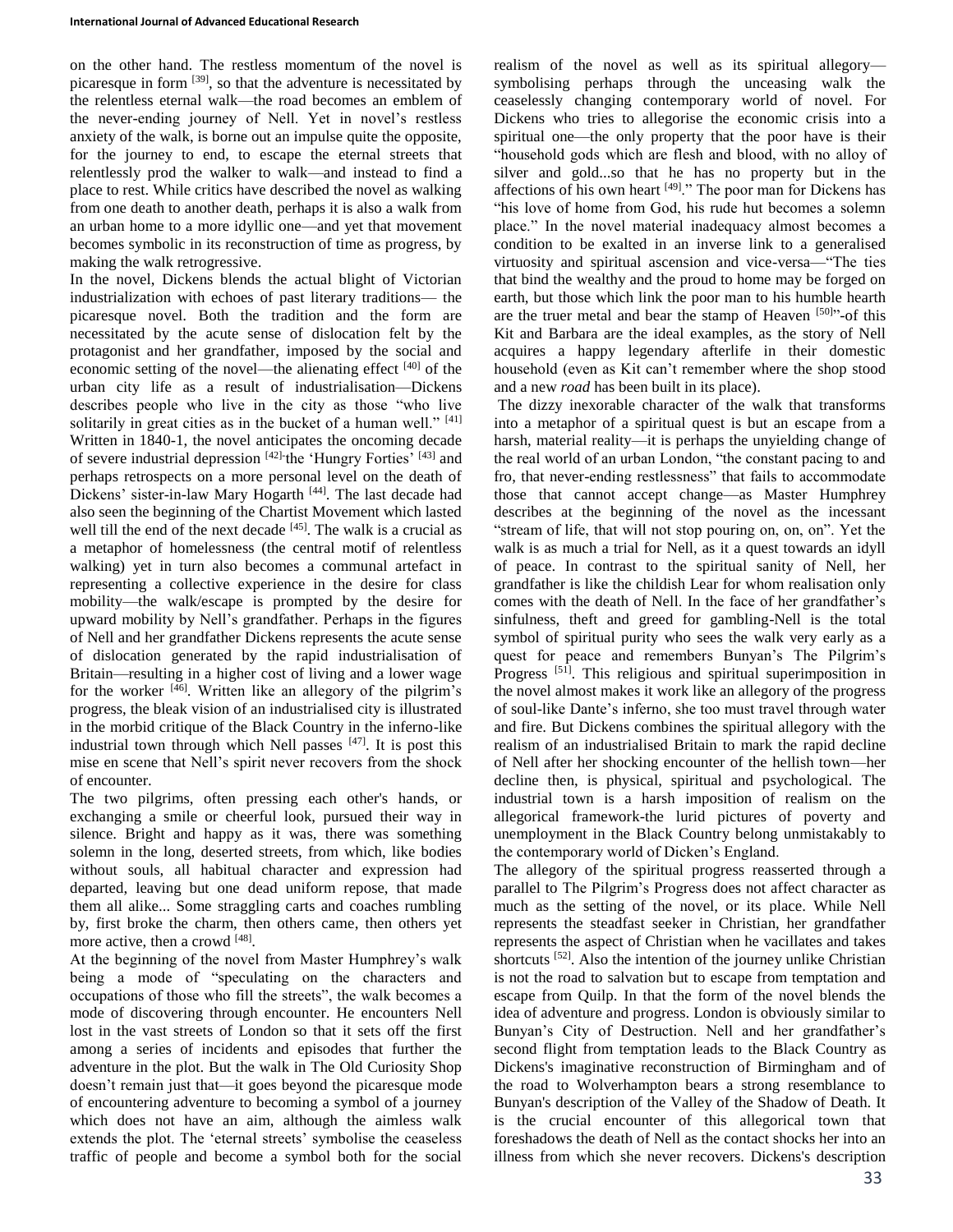of the horrors of an industrial town parallels Bunyan's description of the mouth of hell,

In a large and lofty building, supported by pillars of iron, with great black apertures in the upper walls...echoing to the roof with the beating of hammers and roar of furnaces, mingled with the hissing of red-hot metal plunged in water, and a hundred strange unearthly noises never heard elsewhere; in this gloomy place, moving like demons among the flame and smoke, dimly and fitfully seen, flushed and tormented by the burning fires, and wielding great weapons, a faulty blow from any one of which must have crushed some workman's skull, a number of men laboured like giants [53].

Similar to this is Bunyan's Hell,

About the midst of this Valley, I perceived the mouth of Hell to be, and it stood also hard by the way side: Now thought Christian, what shall I do? And ever and anon the flame and smoke would come out in such abundance, with sparks and hideous noises... that he was forced to put up his Sword.... Thus he went on a great while, yet still the flames would be reaching towards him: also he heard doleful voices, and rushings to and fro, so that sometimes he thought he should be torn in pieces, or trodden down like mire in the Streets [54]

While the walk in The Old Curiosity Shop is located in an allegorical and real context, so is Dicken's critique of the whole experience of dislocation brought about by industrialisation. The final walk into a temporary idyllic home then is an emblem of both-the collective experience of displacement from community/home which is at one hand forced and at another an escape; and an allegorical escape from the urban landscape into a move back to pre-industrial rural England. While the real context only makes the dénouement more poignant, it is the relentless pursuit of escape and adventure that furthers the plot of the novel.

The pace of the novel is triggered by the adventure scenewhich is the escape of Nell and her grandfather from the misanthrope, Quilp on one hand, even as the other part of the novel retains its anxiety about the chase. While the momentum of the novel is carried forward by the adventure scene-after Nell's flight from London, the novel proceeds by tracing Nell and her grandfather, and yet the restless nervous momentum of their adventure trickles into every domestic concern in the novel-mainly into Kit's, yet grotesquely into Quilp's and Brass'. Of course Bevis Marks is a farce of the domestic household held together by concerns of family welfare—Sally Brass' only connection to her brother Samson seems to be one of economic profit. Bevis Marks as a home is a travesty, and foil to a household like Kit's-Bevis Marks is a household run by the economics of profit and business, so that its rooms are occupied by tenants, clients and in its underbelly is a prison like labyrinth where the Marchioness suffers anonymously.

The walk in the novel apart from its symbolic value is also a marker of class and condition of the walker. The financially secure-like the Garlands and the single gentleman-all travel in carriages. The incertitude of financial security is symbolised in Nell and her grandfather lost in the solitude of London and yet the symbolic losing of oneself is only initiated by an economic crisis in the novel. Moral greed becomes relevant in Nell's grandfather's destructive penchant for gambling and it registers a 'moral economy' [55] antithetical to the work ethic of an industrialised England where hard work must be the only resource of an economic reward. The guardian figure in The Old Curiosity Shop is naturally rejected because of his excess,

substituted by Nell who becomes a little picaresque girl who unlike a traditional picaresque protagonist has no particular direction except away from London, and toward no particular destination. Schwarzbach comments that the activity of seeking a fortune (traditional in a picaresque novel) is reduced to the old man's obsession with gambling and even further to blatant sexual aggression [56]. The journey away from urban London is a retraction from the politics of an industrialised economy to the pre-industrial idyll of the countryside almost as if outside time and history. Nell and her grandfather choose the alternative of the city and migrate by retreating in the opposite direction from the city so that the ultimate retreat is like the sentimentalised village of Augustan Poets—with the ideal schoolmaster as their guardian [57]

The idyllic village where she ultimately rests with her grandfather and the schoolmaster, has to be a place that allows her a home, a garden and open spaces in contrast to 'closed walls' and narrow streets. It is as if Nell not only travels along a map of anonymous landscape but retreat backwards in time from the economic and social context of contemporary history. The walk becomes the ultimate symbol of reverse migration in reconstructing notions of both space and time [58]. Quilp in a way becomes a symbol of a contemporary money-minded villain who must chase away the possessor of curiosities if not only take over the antiquated business—he enjoys the idea of St. Paul's clock crushing a bone finger to dust, as in an attempt to get the better of time, Quilp twists off the minute hand of his clock to use it as his toothpick. The escape is then symbolic, of a collective experience—a symbolic escape from the wretchedness of the present social and economic milieu. The idyllic village is the ultimate space of unthreatened rest as the home accommodates the comforts of a warm hearth. The landscape in the novel is more symbolic than real—throughout the novel Dickens indicates it to be England yet never names his landscape. The walk foregrounds the subjective experience of Nell and her grandfather rather than the setting in itself, so that unlike Lucy Snowe the topography of countryside is not marked for its beauty or the influence it has on Nell's psyche. What follows Nell finally, more urgently than her real pursuers is her fear of her grandfather's spiritual degradation and the fear of religious corruption—her escape is also a transcendence of practices of lower class culture. Yet within the picaresque tempo of the flight itself— her grandfather's greed sets up a rhythm of temptation and flight so that the final space of rest is a space without the trappings of economic profit or loss. The journey backwards into the quaint house in the anonymous garden perhaps in many ways replicates the old curiosities left back in London, in that both Nell are her grandfather fit in the antiquated olde world, rather than an industrialised space of modern economic exchange—their movement backwards is emblematic of a deep dislocation and alienation brought about by the process of industrialisation. As the novel oscillates between movement and the desire for rest, Nell's anxiety is also expressed in a metaphor of moving crowds; her grandfather's "wavering and unsettled state" causes "thoughts in restless action" to come "flocking on her mind in crowds <sup>[59]</sup>." The walk not only disturbs the sense of time as defined in terms of progress, but time is also reconfigured in a countrified quest for rest ultimately symbolised in death, as Steven Marcus says, "The strongest impulse with which the novel is charged is the desire to disengage itself from energy, the desire for inertia." [60] The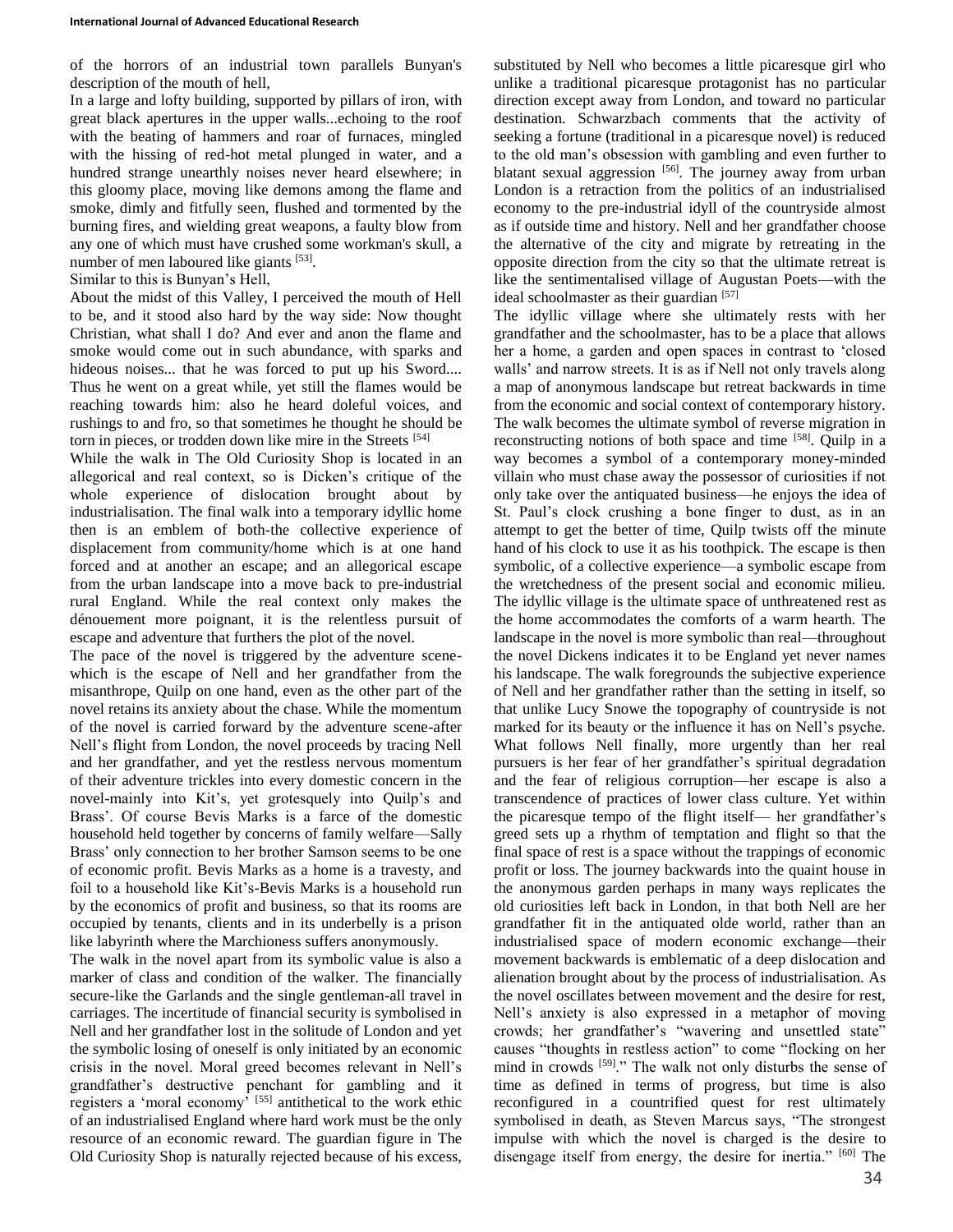walk in the novel then, is ultimately a walk backwards. The collective experience of a displaced community symbolised in Nell's story-is perhaps as the initial narrator, Master Humphrey indicates at the end of the novel-a story whose afterlife is drowned in the "incessant tread of feet",

There are some few people well to do, who remember to have heard it said, that numbers of men and women – thousands, they think it was – get up in London every day, unknowing where to lay their heads at night; and that there are quarters of the town where misery and famine always are. They don't believe it quite- there may be some truth in it but it is quite exaggerated, of course. So each of these thousand worlds, goes on intent upon itself... [61]

While Master Humphrey's walk at the beginning of the novel presents him with an encounter—that introduces the story the walk transforms into many symbols. It is the walk of the initial narrator which enables Master Humphrey to individuate a character like Nell from the multitude and yet in her represent the communal pathos of her context. Although Nell represents numbers in a walk that stands for shared experience yet it is the depressing "crowds of wheels and chain" she must escape in her retrogressive walk. The curiosity shop and its original possessors ultimately are the classic icons of misfit in an Industrialised economy, unwanted—they are old like their curiosities, they are an oddity in the urban context—and hence must move to a former version of time, an idyllic past where "even change was old in that old place". Yet Nell's is a walk from one death to another. As the walk traces backwards, the narrator must return to remind the audience that the idyll is a figment of art, and although death makes Nell memorable yet it is the fate for the thousands who remain "numbers" yet uncertain of their lives, under the dehumanising effect of an incessantly changing world.

## **Reference**

- 1. Jane Austen Pride and Prejudice, London: Lord Benteley, 1853, 27
- 2. Jane Austen Pride and Prejudice, London: Lord Benteley, 1853, 30.
- 3. Janet Wolff in The Invisible Flaneuse: Women and the Literature of Modernity, in Feminine Sentences: Essays on Women and Culture Berkeley and Los Angeles: Univ. of California Press, offers an unusually efficient survey of socio- logical writings identifying modernity with city life and locating the onset of modernity in the mid nineteenth century, with its flourishing ideology of separate spheres, 1990, 34-50.
- 4. Charlotte Bronte to G.H Lewes, reprinted in Critical Heritage, 1848, 126
- 5. Charlotte Bronte, Villette, New York, Harper and Brothers Publishers, 1853, 158
- 6. Ibid, 351
- 7. Ibid. 449
- 8. Yet as one sees, even the garden is not free from surveillance. M.Paul watches Lucy's movement closely from a magic lattice even as she protests when she finds out.
- 9. Michel De Certeau, The Practice of Everyday Life, University of California Press, Berkley, The process of selection of the walker "[C]ondemns certain places to inertia or disappearance and composes with others spatial "turns of phrase" that are "rare," "accidental" or

illegitimate. But that already leads into a rhetoric of walking, 1984, 99.

- 10. Lucy Snowe is perceived by critics as having strong resemblances to Lucy of Lucy Poems by Wordsworth. Yost however feels that Bronte in Lucy Snowe seeks to subvert Wordsworth's Lucy to create her own. See David Yost, "A Tale of Three Lucys: Wordsworth and Brontë in Kincaid's Antiguan 'Villette"
- 11. Michel de Certeau, The Practice of Everyday Life, University of California Press, Berkley, 1984, 100.
- 12. Urbanistic techniques, which classify things spatially, can be related to the tradition of the "art of memory", in Frances A. Yates, The Art of Memory (London: Routledge and Kegan Paul,). Michel de Certeau in The Practice of Everyday Life says, the ability to produce a spatial organization of knowledge (with "places" assigned to each type of "figure" or "function") develops its procedures on the basis of this "art." It determines utopias and can be recognized even in Bentham's Panopticon. Such a form remains stable in spite of the diversity of its contents (past, future, present) and its projects (conserving or creating) relative to changes in the status of knowledge merely by their organization of "details," of transforming a human multiplicity into a "disciplinary" society, 1966, 219.
- 13. The walking of passers-by offers a series of turns (tours) and detours that can be compared to "turns of phrase" or "stylistic figures" Michel de Certeau, The Practice of Everyday Life, 101.
- 14. Charlotte Bronte, Villette, New York, Harper and Brothers Publishers, 1853, 35.
- 15. "I can hardly express what subtlety of thought made me decide upon giving her a cold name but first I called her "Lucy Snowe"…which Snowe I afterwards changed to Frost. Subsequently I rather regretted the change and wished it "Snowe" again." Charlotte Bronte to W.S Williams, November 16, 1853, quoted in Clement Shorter, The Brontes: Life and Letters, London 1908, 286.
- 16. Besides, I seemed to hold two lives--the life of thought, and that of reality; and, provided the former was nourished with a sufficiency of the strange necromantic joys of fancy, the privileges of the latter might remain limited to daily bread, hourly work, and a roof of shelter.
- 17. Margaret Drabble says that one of the themes in the book is the search for the self-respect and independence which could be seen characteristically as a Protestant enterprise. For her, Lucy and Madame Beck are spiritual opposites- "Lucy is poor, plain, straightforward to a fault … Madame Beck is Luxurious efficient but indolent, devious and greedy." Introduction, pp. xvii-xviii. However the opposite has also been argued by critics like Kate Brown in her essay titled "Catastrophe and the City: Charlotte Bronte as Urban Novelist" argues that Lucy is a victim of indifferent market forces rather than as a character striving for social and personal improvement. Nineteenth-Century Literature, 2002; 57(3):358-9.
- 18. Charlotte Bronte, Villette, New York, Harper and Brothers Publishers, 1853, 198-99.
- 19. Sandra Gilbert and Susan Gubar the Madwoman in the Attic, New Haven: Yale, 1979. 435.
- 20. Sandra Gilbert and Susan Gubar, the Madwoman in the Attic, New Haven: Yale, 1979, 400.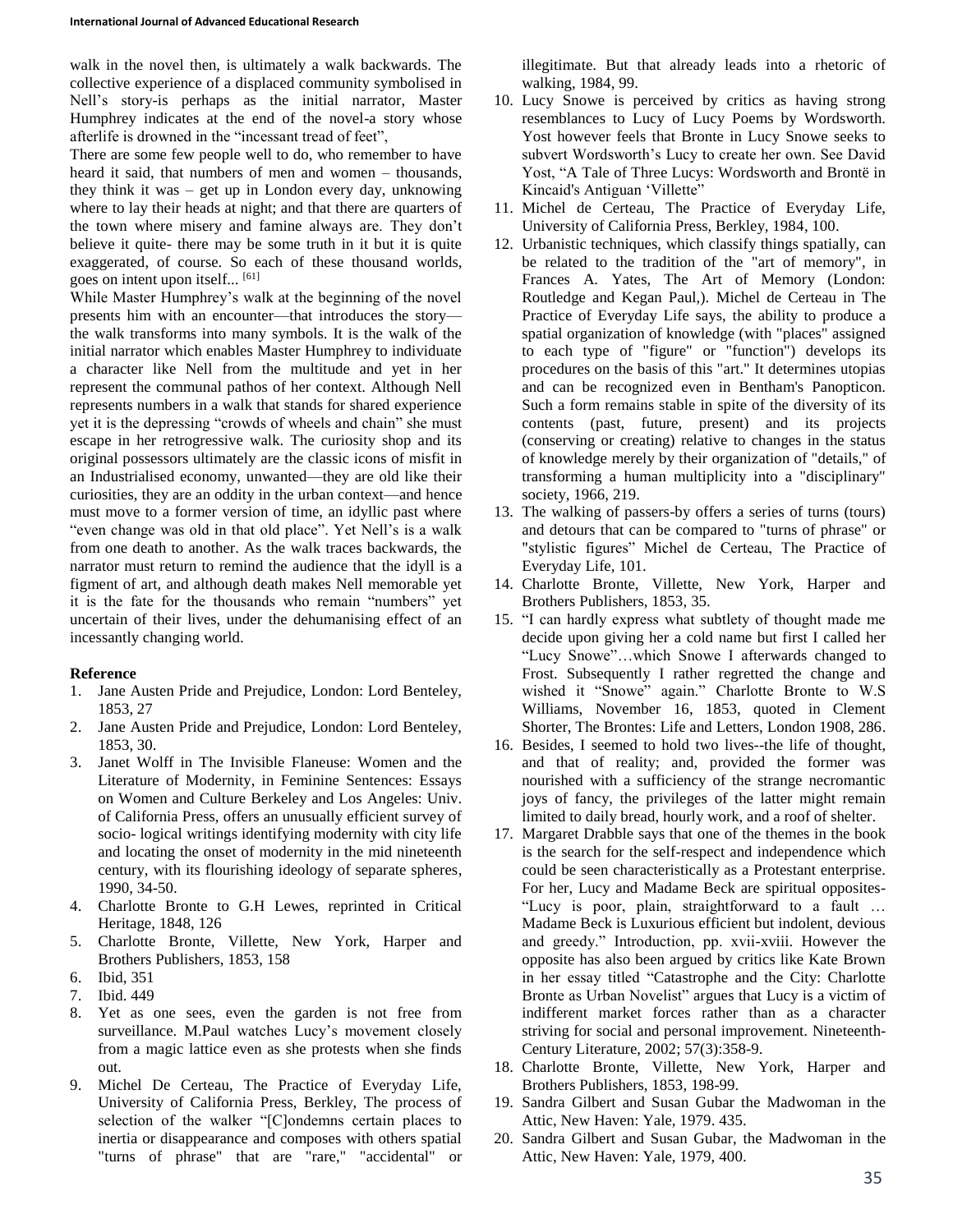- 21. Charlotte Bronte, Villette, New York, Harper and Brothers Publishers, 173-4.
- 22. Enid Duthie in The Foriegn Visions of Charlotte Bronte (London: Macmillan,) suggests that the carnival seems to be a democratic space, merging spatial barriers of the park and the street, and also that of class distinctions with the peasantry participating in it. However Lucy is misled by her jealousy into thinking M. Paul is in love with his ward, but it is also her last illusion literally and metaphorically as she retreats into Rue Fossette to encounter the Nun, which is only a costume. Her "frenetical violence" with which she tears the veil of the puppet is her long suppressed reaction against superstitious fears, illusory legends, a surveillant, ineffable panoptic eye and her deep repressed desires. 1975, 101-3.
- 23. Kate Millett in Sexual Politics talks of Lucy, [she is] a pair of eyes watching society; weighing, ridiculing, judging. A piece of furniture whom no one notices, Lucy sees every- thing and reports, cynically, compassionately, truthfully, analytically, 140.
- 24. Kate Brown. Catastrophe and the City: Charlotte Bronte as Urban Novelist Nineteenth-Century Literature, (Dec., 2002; 57(3):352-3
- 25. The plot of the novel apart from being a retelling of her first novel The Professor is said to have been about her own experiences in Brussels where she met M. Heger, a character on whom supposedly M. Paul is modeled.
- 26. Charlotte Bronte, Villette, New York, Harper and Brothers Publishers, 105.
- 27. Ibid. 454
- 28. Michel De Certeau, The Practice of Everyday Life, University of California Press, Berkley 102
- 29. Ibid. 192
- 30. Ibid. 103-4
- 31. Ibid. 300
- 32. Although Harriet Martineau critiques the novel by saying that all female characters "in their thoughts and lives, are full of one thing, or are regarded by their reader in the light of that one thought—love", I do not agree because the denoument of the novel unlike Jane Eyre does not resolve in domestic bliss. The ending is interesting leaving it open to the imagination of the reader to decide the fate of the protagonist in her search for happiness and respectability as well of her search for love. But Bronte's plot in Villette is not just about love, or finding domestic bliss—the ending is too uncertain to support the genre of a conventional domestic novel about love. Eventually, however one could argue that Bronte sacrifices her plot of love for a realistic ending. The prospect of M. Paul and Lucy as a couple linked romantically is suggested quite late, although their affair acquires poignancy and realism through this delay which is a result of the complex portrayal of the Lucy-Paul relationship. Apart from the fact that the novelistic plot cannot sustain the romantic outcome of the relationship in terms of the space given to it, Lucy and Paul are also quite different in their attitudes to be resolved in marital bliss—with Lucy as someone who is an independent Protestant and Paul as a Catholic who likes to exercise patriarchal control. Miriam Allott. (ed) Charlotte Bronte: Jane Eyre and Villette, a Casebook London, Macmillan, 1973, 75-78.
- 33. Charlotte Bronte, Villette, New York, Harper and Brothers Publishers, 479
- 34. Robert Heilman in "Charlotte Bronte's 'New Gothic' in Jane Eyre and Villette" in Charlotte Bronte: *Jane Eyre* and *Villette* (ed. By Miriam Allott), 200-03
- 35. Throughout the narrative Lucy represents her sense of grief or movement through a series of water imagery. Both her loss of family and M. Paul is denoted through a symbolic imagery of drowning and shipwreck. Even her symbol of walking as progress is signified through images of water, "That goodly river on whose banks I had sojourned, of whose waves a few reviving drops had trickled to my lips, was bending to another course: it was leaving my little hut and field forlorn and sand-dry, pouring its wealth of waters far away."
- 36. Ibid. 313
- 37. Henry Mayhew. London Labour and the London Poor, Volume 1, chp. 1. Accessed at Electronic Text Center, University of Virginia library. Web. Rachel Bennett says, "Quilp and his associates, the Londoners, are life-centred, Nell and her grandfather, the wanderers, move towards death. Londoners and wanderers are divided from each other by the structure of the book." However, it is not only death in its literal sense that Nell and her grandfather move towards, the book is allegorical and so is death symbolic and escapist in many ways—an escape from the post Industrialised age of London, I argue that the walk is a walk backwards into a pre-Industrial London. That walk is many ways symbolises the collective experience of angst and dislocation felt by the lower middle class in London and in Nell and her grandfather, Dickens invests a larger escape, which is also mainly symbolic. Rachel Bennett, 'Punch versus Christian in The Old Curiosity Shop' The Review of English Studies, New Series, 22(88):423
- 38. In the preface to the 1848 edition Dickens says, "I will merely observe, therefore, that in writing the book, I had it always in my fancy to surround the lonely figure of the child with grotesque and wild, but not impossible companions, and to gather about her innocent face and pure intentions, associates as strange and uncongenial as the grim objects that are about her bed when her history is first foreshadowed." Charles Dickens, Norman Page The Old Curiosity Shop, Penguin, 2000, 8-9
- 39. In the original preface of the 1841 edition, Dickens clearly goes back to an earlier tradition of the picaresque/road novels by referring to Tom Jones.
- 40. Alexander Welsh says, "Dickens knows nothing of alienation in the philosophical sense of Marx and Engels, but he understands that alienation is a common condition of urban man. Walter Bagehot wrote that Dickens' genius was "especially suited to the delineation of city life" for this very reason. "London is like a newspaper. Everything is there, and everything is disconnected. There is every kind of person in some houses; but there is no more connection between the houses than between the neighbours in the lists of 'births, marriages, and deaths.'" "Satire and History: The City of Dickens", Victorian Studies, Symposium on the Victorian City (1) 1968; 385(11):3
- 41. Throughout his writings Dickens comments on the loneliness of the city-dweller. "Thoughts about People" in